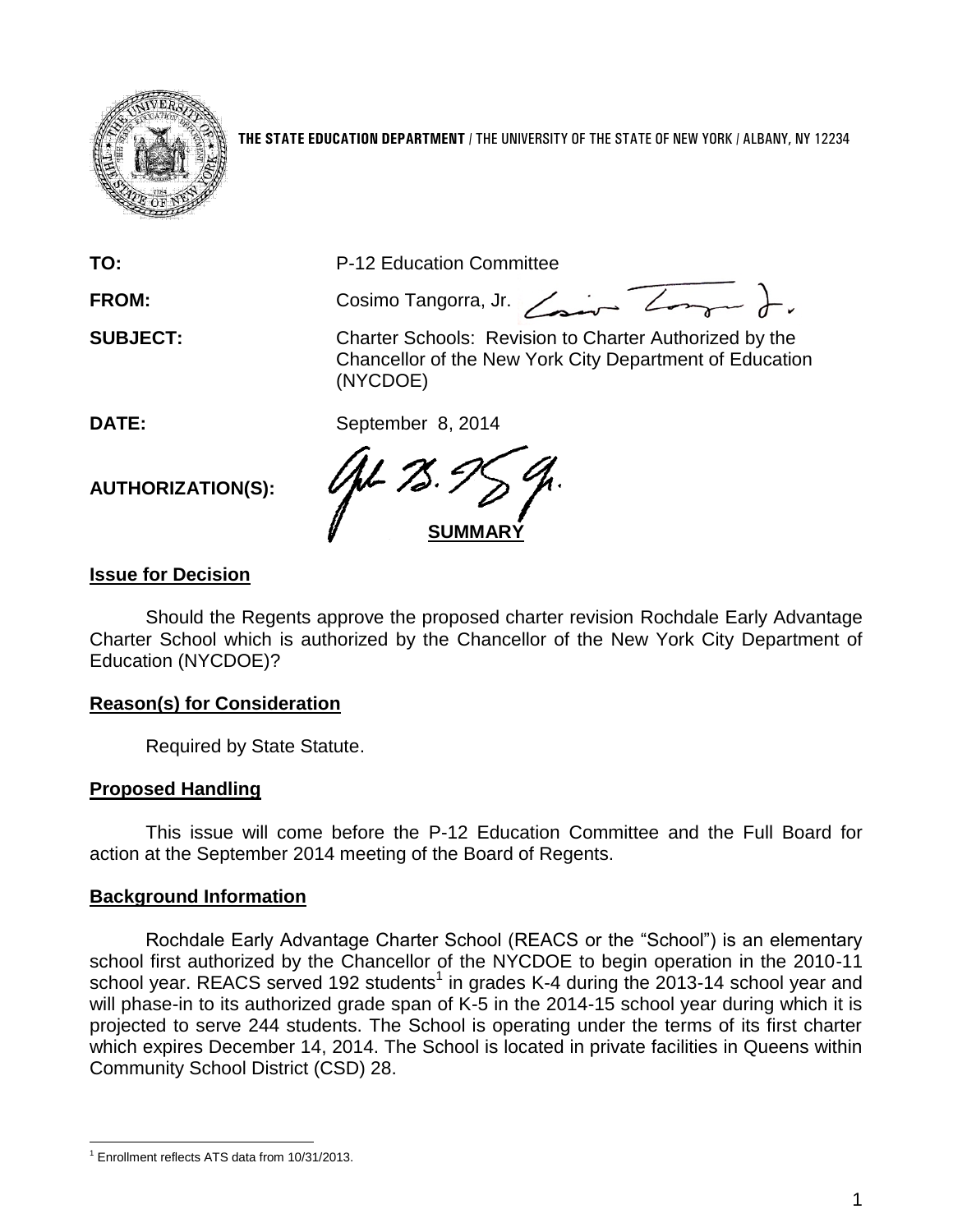The School submitted a charter revision request to the Chancellor of the NYCDOE to amend its Bylaws to include a new position of CEO, who will serve as both an ex-officio nonvoting member of the Board of Trustees and a member of the school leadership team. The Chancellor of the NYCDOE approved the revision request and submitted it to the Regents for approval (see attachment).

*The chart below outlines the material terms of Rochdale Early Advantage Charter School's charter and the proposed revision.*

| School                                                  | Rochdale Early Advantage Charter School                                                                                                                                                       |  |  |  |  |
|---------------------------------------------------------|-----------------------------------------------------------------------------------------------------------------------------------------------------------------------------------------------|--|--|--|--|
| <b>Current Board Chair</b>                              | Lilian Hamer                                                                                                                                                                                  |  |  |  |  |
| <b>School Leader</b>                                    | Dr. Lena Richardson                                                                                                                                                                           |  |  |  |  |
| <b>District of Location</b>                             | CSD <sub>28</sub>                                                                                                                                                                             |  |  |  |  |
| <b>Current Charter Term</b>                             | Initial Charter issued December 15, 2009 and expires<br>December 14, 2014                                                                                                                     |  |  |  |  |
| <b>Management Company</b>                               | As proposed, none                                                                                                                                                                             |  |  |  |  |
| <b>Partners</b>                                         | As proposed, none                                                                                                                                                                             |  |  |  |  |
| Facility                                                | 122-05 Smith Street, Queens, NY 11434 - Private                                                                                                                                               |  |  |  |  |
| Term                                                    | Authorized Enrollment and School will reach authorized scale serving grades K-5 in<br>Grade Span during Charter the 2014-2015 academic year with projected enrollment of<br>244 students.     |  |  |  |  |
| Proposed<br>Changes<br><b>Material Charter Revision</b> | with Revise bylaws to include the position of $\overline{CEO}$ , who will<br>serve as an Ex-Officio non-voting member of the Board of<br>Trustees and a member of the school leadership team. |  |  |  |  |

## **Recommendation**

VOTED: That the Board of Regents finds that the proposed revised charter: (1) meets the requirements set out in Article 56 of the Education Law, and all other applicable laws, rules and regulations; (2) will permit the charter school to operate in an educationally and fiscally sound manner; (3) is likely to improve student learning and achievement and materially further the purposes set out in subdivision two of section twenty-eight hundred fifty of Article 56 of the Education Law; and (4) will have a significant educational benefit to the students expected to attend the charter school, and the Board of Regents therefore approves the above listed charter revision as proposed by Chancellor of the NYCDOE and the provisional charter for the Rochdale Early Advantage Charter School is amended accordingly.

## **Timetable for Implementation**

The Regents action for the Rochdale Early Advantage Charter School would take effect on October 1, 2014.

## **Attachments**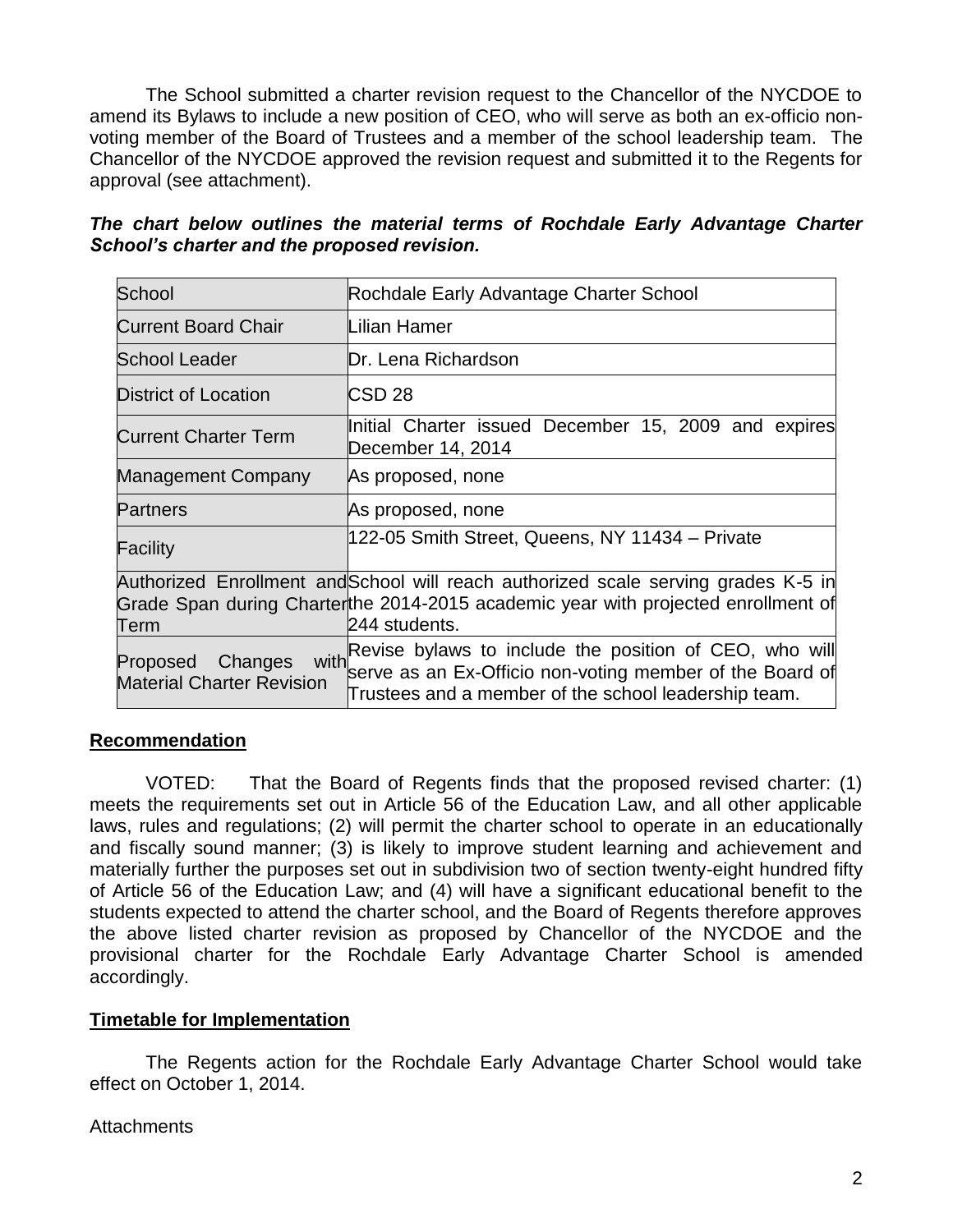**School:** Rochdale Early Advantage Charter School (84Q342)

**CSD:** 28

# **Enrollment/ Grades Served in 2014-2015 (at scale): K-5/ 244**

# **Revision Background**

- Rochdale Early Advantage Charter School (REACS, or the "School") is adding the position of CEO, who will serve as an Ex-Officio non-voting member of the Board of Trustees and a member of the school leadership team. The rationale for the organizational change is as follows:
	- $\circ$  The addition of the CEO position will allow the Principal more time and capacity to focus on the academic program of the School.
	- o The CEO will have the capacity and experience to better oversee the operations of the School, and in particular the development of the facilities necessary to meet the School's needs in the near and long term.
- REACS is currently under charter renewal review by the NYCDOE; the current charter expires in December 2014.
	- o Recommendation for renewal is currently slated for the Board of Regents December 2014 agenda.
- REACS submitted the proposed charter revision to the NYCDOE for approval in June 2013. However, there was a technical error with the submission, and the NYCDOE was not made aware of the requested revision until the School submitted its renewal application in March 2014. The School has already identified the candidate for the CEO position and would like to accelerate approval of this revision to make the position permanent.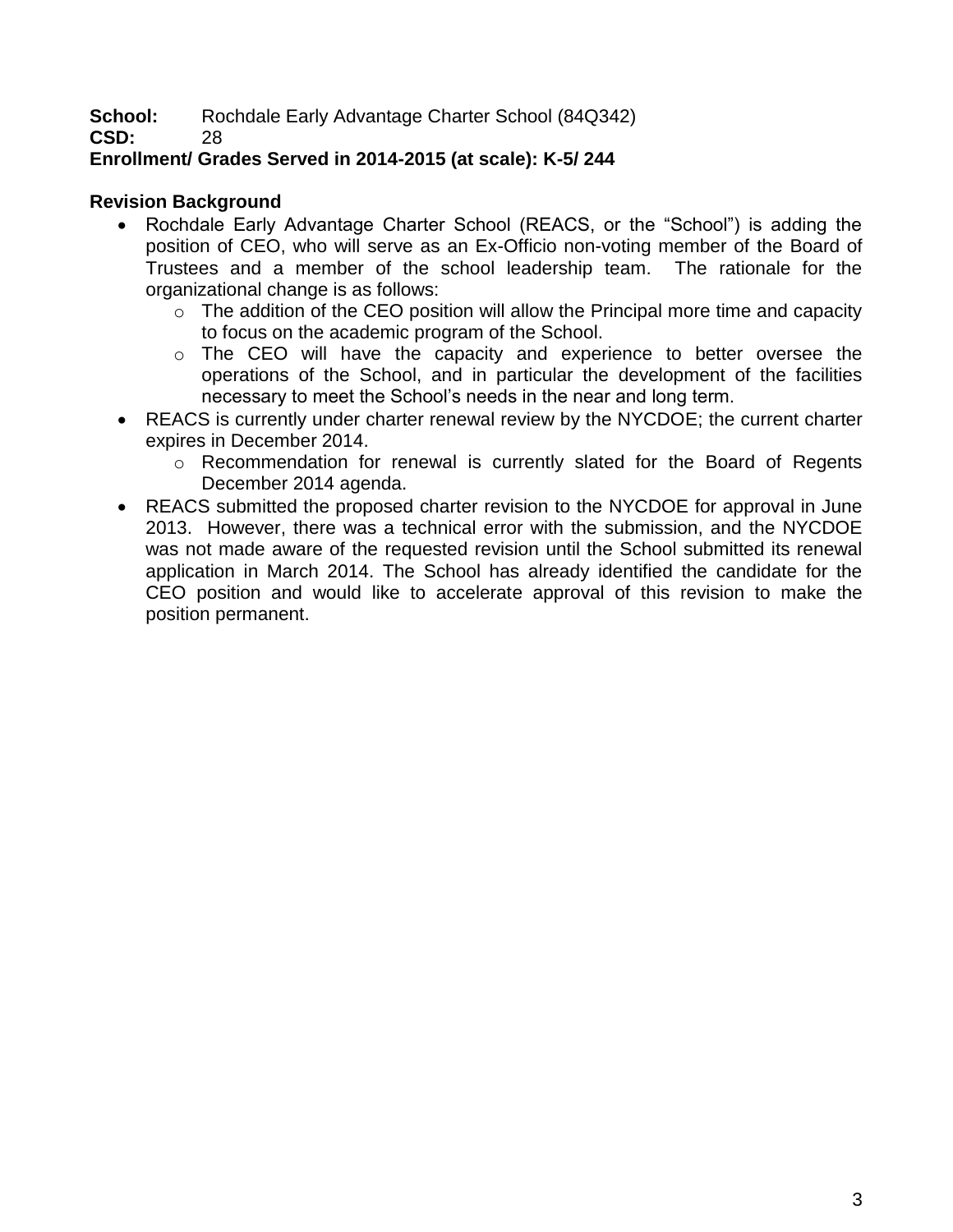| % Proficient in English Language Arts   |           |                          |           |            |           |  |  |  |
|-----------------------------------------|-----------|--------------------------|-----------|------------|-----------|--|--|--|
|                                         | 2009-2010 | 2010-2011                | 2011-2012 | 2012-2013* | 2013-2014 |  |  |  |
| Rochdale Early Advantage Charter School | -         |                          |           | 30.3%      | 21.5%     |  |  |  |
| CSD <sub>28</sub>                       | ٠         | ۰                        |           | 32.4%      | 32.7%     |  |  |  |
| Difference from CSD 28                  | ۰         | $\overline{\phantom{0}}$ |           | $-2.1$     | $-11.2$   |  |  |  |
| <b>NYC</b>                              | ۰         |                          |           | 28.1%      | 28.4%     |  |  |  |
| Difference from NYC                     | ۰         | ۰                        |           | 2.2        | $-6.9$    |  |  |  |
| New York State                          |           |                          |           | 31.2%      | 31.4%     |  |  |  |
| Difference from New York State          |           |                          |           | $-0.9$     | $-9.9$    |  |  |  |

#### **Students scoring at or above Level 3, compared to CSD, NYC, and State averages**

| % Proficient in Math                    |                          |           |           |            |           |  |  |
|-----------------------------------------|--------------------------|-----------|-----------|------------|-----------|--|--|
|                                         | 2009-2010                | 2010-2011 | 2011-2012 | 2012-2013* | 2013-2014 |  |  |
| Rochdale Early Advantage Charter School |                          |           |           | 24.2%      | 21.9%     |  |  |
| CSD <sub>28</sub>                       | ٠                        |           |           | 37.0%      | 39.7%     |  |  |
| Difference from CSD 28                  |                          |           |           | $-12.8$    | $-17.8$   |  |  |
| <b>NYC</b>                              | $\overline{\phantom{0}}$ |           |           | 33.1%      | 34.2%     |  |  |
| Difference from NYC                     | ۰                        |           |           | $-8.9$     | $-12.3$   |  |  |
| <b>New York State</b>                   | -                        |           |           | 28.9%      | 35.8%     |  |  |
| Difference from New York State          | $\overline{\phantom{0}}$ |           |           | $-4.7$     | $-13.9$   |  |  |

\* All comparisons for 2012-2013 to either the CSD or NYC take into account only grades the school itself serves.

#### **Performance on the NYC Progress Report (available only through the 2012-13 school year)**

| <b>Progress Report Grade</b>       | 2009-2010                | 2010-2011 | 2011-2012 | 2012-2013 |
|------------------------------------|--------------------------|-----------|-----------|-----------|
| Overall Grade                      |                          |           |           |           |
| <b>Student Progress</b>            | $\overline{\phantom{0}}$ |           |           |           |
| <b>Student Performance</b>         | $\overline{\phantom{a}}$ |           |           |           |
| <b>School Environment</b>          | $\overline{\phantom{a}}$ |           |           |           |
| Closing the Achievement Gap Points |                          |           |           | 1.5       |

#### **Special Populations**

|                   | <b>Free and Reduced Price Lunch</b> |                  |                  |                  | <b>Students with Disabilities</b> |                          |                          |                          | <b>English Language Learners</b> |                  |                          |                  |                  |                  |                  |
|-------------------|-------------------------------------|------------------|------------------|------------------|-----------------------------------|--------------------------|--------------------------|--------------------------|----------------------------------|------------------|--------------------------|------------------|------------------|------------------|------------------|
|                   | 2009-<br>2010                       | $2010 -$<br>2011 | $2011 -$<br>2012 | $2012 -$<br>2013 | $2013 -$<br>2014                  | 2009-<br>2010            | $2010 -$<br>2011         | $2011 -$<br>2012         | $2012 -$<br>2013                 | $2013 -$<br>2014 | 2009-<br>2010            | $2010 -$<br>2011 | $2011 -$<br>2012 | $2012 -$<br>2013 | $2013 -$<br>2014 |
| <b>School</b>     | $\overline{\phantom{0}}$            | 69.0%            | 76.6%            | 73.2%            | 71.4%                             | $\blacksquare$           | 2.8%                     | 10.3%                    | 12.0%                            | 17.2%            | $\sim$                   | 0.0%             | 0.0%             | 0.7%             | 0.0%             |
| CSD <sub>27</sub> |                                     | 67.6%            |                  |                  |                                   |                          | 13.9%                    | $\overline{\phantom{a}}$ |                                  |                  |                          | 9.7%             |                  |                  |                  |
| CSD <sub>28</sub> |                                     | -                | 67.7%            | 64.0%            | 68.4%                             | $\overline{\phantom{0}}$ | $\overline{\phantom{0}}$ | 14.6%                    | 14.3%                            | 15.0%            | -                        |                  | 12.6%            | 12.2%            | 12.2%            |
| <b>NYC</b>        |                                     | 65.3%            | 68.1%            | 69.8%            | 73.5%                             | $\overline{\phantom{0}}$ | 15.9%                    | 15.7%                    | 16.1%                            | 17.1%            | $\overline{\phantom{0}}$ | 16.1%            | 15.5%            | 15.0%            | 14.7%            |

| <b>Additional Enrollment Information</b> |                                                               |          |       |       |       |  |  |  |  |  |
|------------------------------------------|---------------------------------------------------------------|----------|-------|-------|-------|--|--|--|--|--|
|                                          | 2009-2010<br>2010-2011<br>2011-2012<br>2013-2014<br>2012-2013 |          |       |       |       |  |  |  |  |  |
| Grades<br>Served                         | $\overline{\phantom{a}}$                                      | $K-1$    | $K-2$ | $K-3$ | $K-4$ |  |  |  |  |  |
| CSD(s)                                   | $\overline{\phantom{a}}$                                      | ົ<br>. . | 28    | 28    | 28    |  |  |  |  |  |

Comparisons to both the CSD(s) and City are made against students in grades K-8, 9-12 or K-12 depending on the grades the school served in each school year. Special population figures are as of October 31st for each given school year, with the exception of the 2012- 2013 school year, which is as of October 26th, 2012.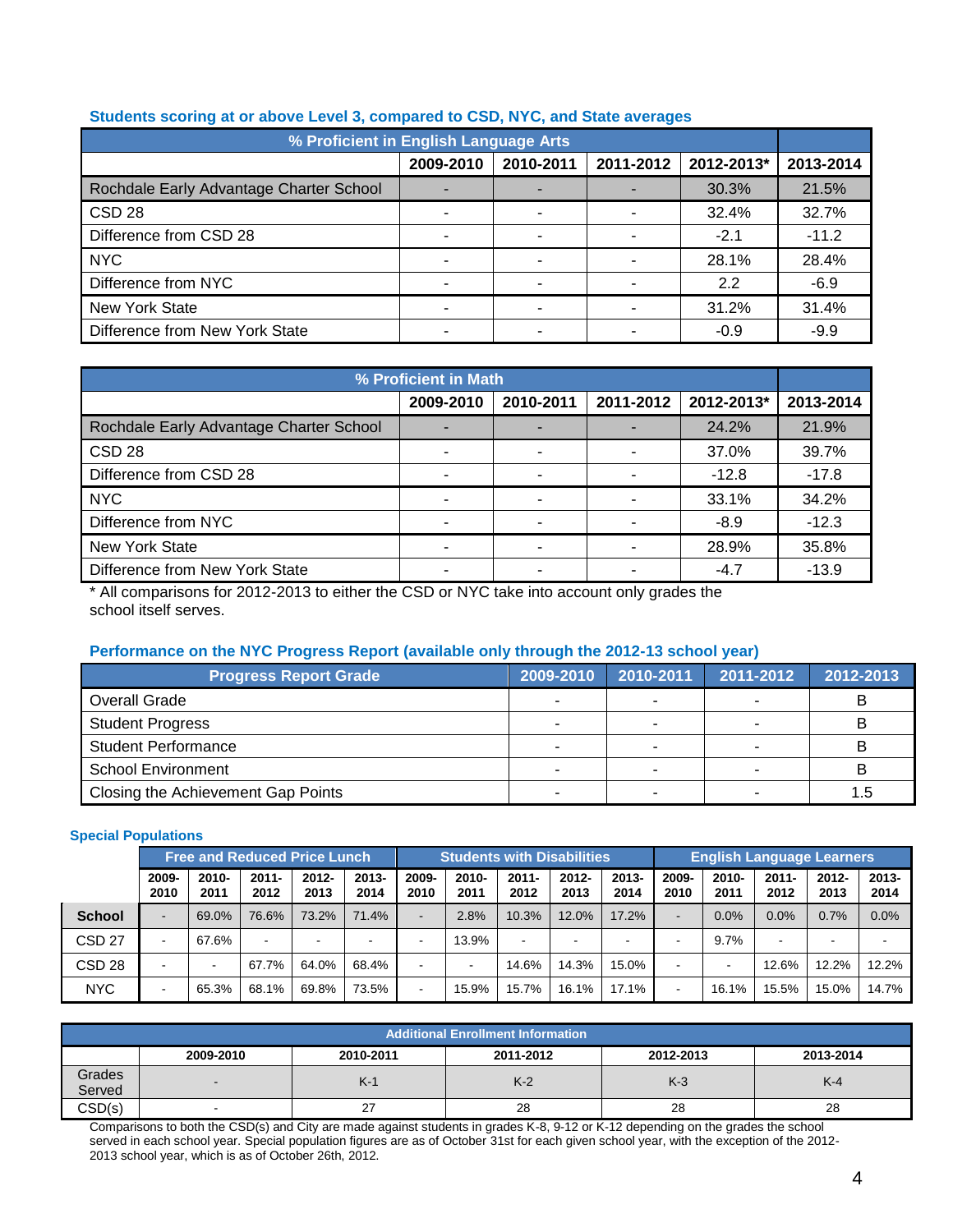

 $\label{eq:2.1} \frac{1}{\sqrt{2}}\int_{\mathbb{R}^3}\frac{1}{\sqrt{2}}\left(\frac{1}{\sqrt{2}}\right)^2\frac{1}{\sqrt{2}}\left(\frac{1}{\sqrt{2}}\right)^2\frac{1}{\sqrt{2}}\left(\frac{1}{\sqrt{2}}\right)^2\frac{1}{\sqrt{2}}\left(\frac{1}{\sqrt{2}}\right)^2\frac{1}{\sqrt{2}}\left(\frac{1}{\sqrt{2}}\right)^2\frac{1}{\sqrt{2}}\left(\frac{1}{\sqrt{2}}\right)^2\frac{1}{\sqrt{2}}\left(\frac{1}{\sqrt{2}}\right)^2\frac{1}{\sqrt{$ 

September 8, 2014

Honorable John B. King Jr. Commissioner of Education New York State Education Department 89 Washington Avenue Albany, NY 12234

Re: Material Charter Revision Approval Rationale - Rochdale Early Advantage Charter School

Dear Commissioner King:

Please be advised that the New York City Department of Education (NYCDOE) has accepted the material charter revision request made by Rochdale Early Advantage Charter School (the "School") located in Queens, in community school district (CSD) 28. The School serves students in grades K-5. The School seeks to amend its management structure and bylaws to add the position of Chief Executive Officer (CEO), who will serve as an Ex-Officio non-voting member of the Board of Trustees, and a member of the school's leadership team effective beginning in the 2014-15 school year.

The addition of the CEO position will allow the school Principal more time to focus on the academic program of the School. Also, as the School operates in private space, the new CEO will have the expertise and capacity to address facility and expansion issues, as well as manage the operations of the School in a focused manner.

As this is a material change to the School's charter, a public hearing was held on September 4, 2014 to discuss the proposed revision. Of approximately 100 attendees, there were 16 speakers; all speakers expressed support for the School, the School's charter renewal (which currently is under review) and the proposed charter revisions.

After reviewing the request, the NYCDOE finds that the proposed charter revisions:

i. will meet the requirements set out in Article 56 of the Education Law, and all other applicable laws, rules, and regulations;

ii. will permit the charter school to operate in an educationally and fiscally-sound manner; and iii. is likely to improve student learning and achievement and materially further the purposes set out in subdivision two of section twenty-eight hundred fifty of Article 56 of the Education Law.

As the charter authorizing entity, I approve this material charter revision request. If you require any further information please contact us. NYCDOE recognizes that the Board of Regents may take up to 90 days from the receipt of the proposed revision to review the material change. If we do not hear from you within that timeframe will deem the recommended material revision to be approved by the Board of Regents.